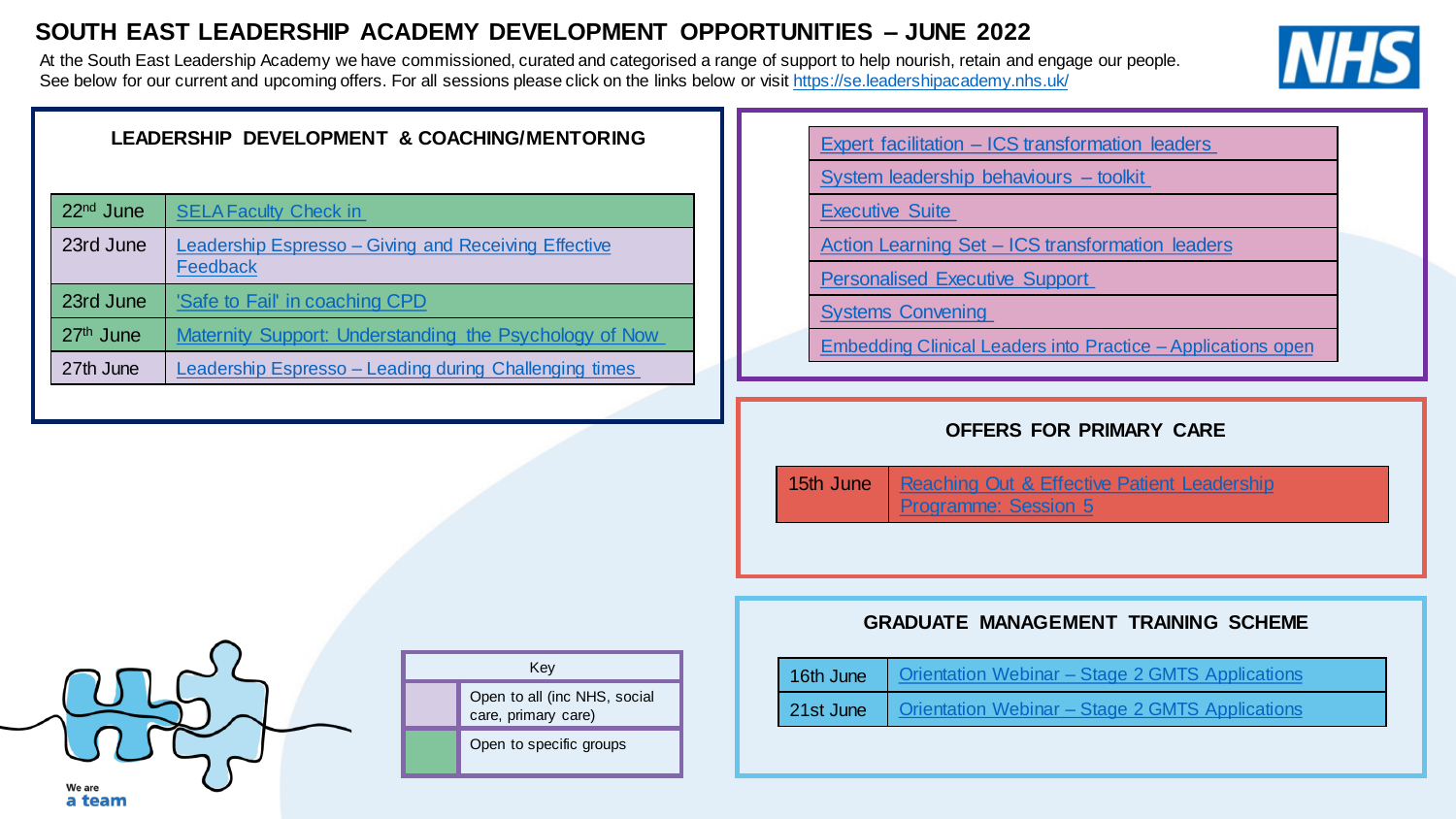# **SOUTH EAST LEADERSHIP ACADEMY DEVELOPMENT OPPORTUNITIES – JULY 2022**

At the South East Leadership Academy we have commissioned, curated and categorised a range of support to help nourish, retain and engage our people. See below for our current and upcoming offers. For all sessions please click on the links below or visit <https://se.leadershipacademy.nhs.uk/>



| LEADERSHIP DEVELOPMENT & COACHING/MENTORING |                                                                                            |  |  |
|---------------------------------------------|--------------------------------------------------------------------------------------------|--|--|
| 1 <sup>st</sup> July                        | Leadership Espresso – Bringing Teams back together to<br><b>Reset, Renew &amp; Refocus</b> |  |  |
| 5th July                                    | Supporting you with meaningful mediation skills                                            |  |  |
| 6th July                                    | Leadership Espresso: Unpacking Power                                                       |  |  |
| 7th July                                    | <b>Keep Building Resilience CPD</b>                                                        |  |  |
| 7th July                                    | Virtual group supervision for coaches with Will Jackson                                    |  |  |
| 14th July                                   | <b>Coaching Supervision</b>                                                                |  |  |
| 20 <sup>th</sup> July                       | <b>South East Leadership Academy OD Innovation Network</b>                                 |  |  |
|                                             |                                                                                            |  |  |

| We are <b>recognised</b> |
|--------------------------|
| and <b>rewarded</b>      |

| Key |                                                     |  |  |
|-----|-----------------------------------------------------|--|--|
|     | Open to all (inc NHS, social<br>care, primary care) |  |  |
|     | Open to specific groups                             |  |  |

## **SYSTEMS LEADERSHIP**

Expert facilitation – [ICS transformation leaders](mailto:ali.jennings@leadershipacademy.nhs.uk)

[System leadership behaviours –](https://www.nwacademy.nhs.uk/discover/offers/system-leadership-behaviour-cards) toolkit

[Executive Suite](https://people.nhs.uk/senior-and-board-level-support-package/)

Action Learning Set – [ICS transformation leaders](mailto:beth.hill@leadershipacademy.nhs.uk)

[Personalised Executive Support](https://people.nhs.uk/senior-and-board-level-support-package/)

**OFFERS FOR PRIMARY CARE**

Coming soon

## **GRADUATE MANAGEMENT TRAINING SCHEME**

| 12th July | Programme & Placement Manager Training                                                                                                   |
|-----------|------------------------------------------------------------------------------------------------------------------------------------------|
| 14th July | GMTS Programme and Placement Manager Network Meeting -<br>For anyone wanting to join please<br>email gmts.selll@leadershipacademy.nhs.uk |
| 19th July | <b>Programme &amp; Placement Manager Training</b>                                                                                        |
| 26th July | <b>Programme &amp; Placement Manager Training</b>                                                                                        |
| 29th July | <b>SE GMTS Trainee &amp; Alumni Network Event</b>                                                                                        |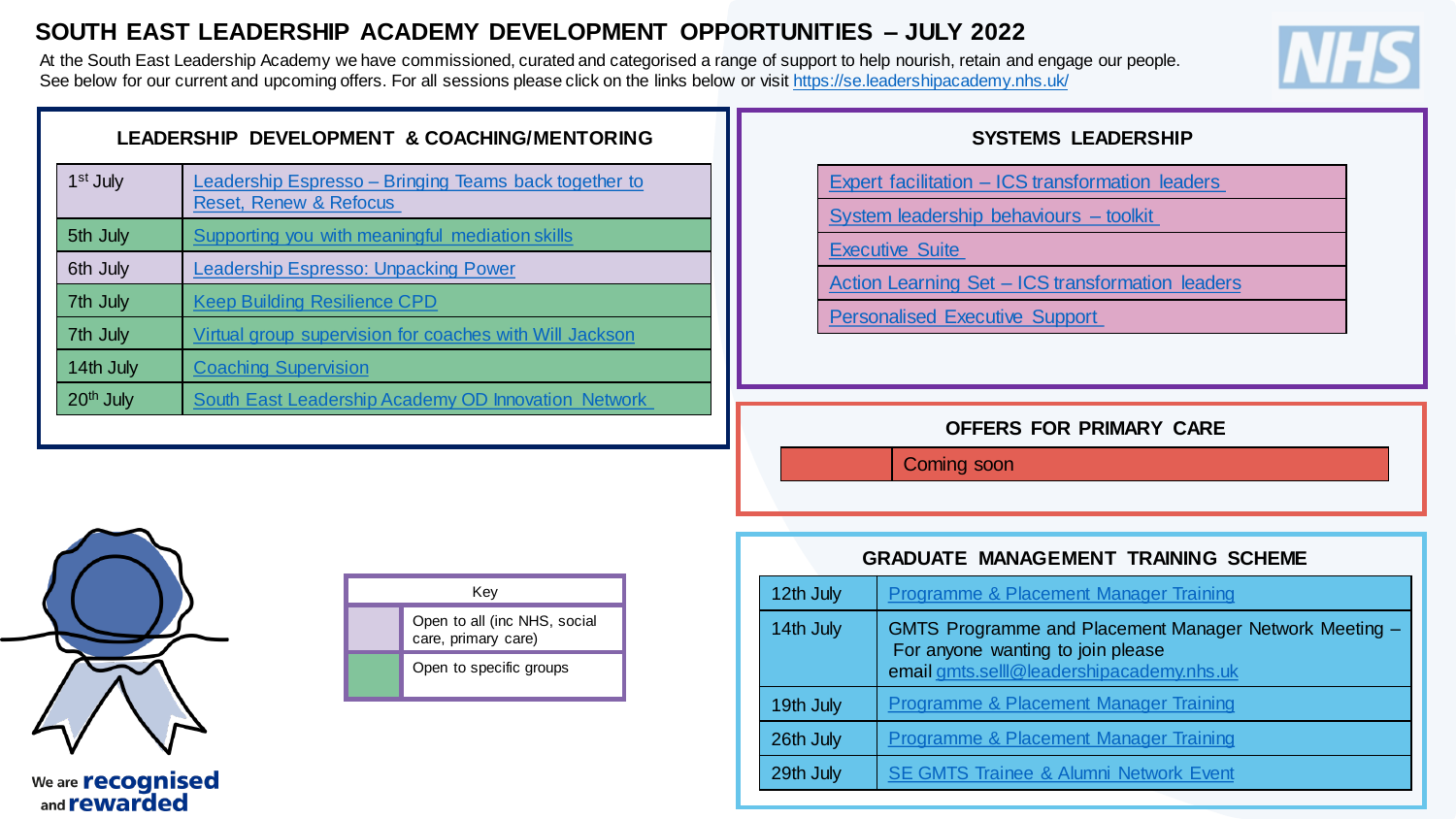# **SOUTH EAST LEADERSHIP ACADEMY DEVELOPMENT OPPORTUNITIES – SEPTEMBER 2022**

At the South East Leadership Academy we have commissioned, curated and categorised a range of support to help nourish, retain and engage our people. See below for our current and upcoming offers. For all sessions please click on the links below or visit <https://se.leadershipacademy.nhs.uk/>



| 7 <sup>th</sup> Sept | Espresso – Exploring workplace conflict and how mediation<br>can help |
|----------------------|-----------------------------------------------------------------------|
| 14th Sept            | Supporting you with meaningful mediation skills                       |
| 29th Sept            | Embedding my mentoring practice – CPD                                 |
| 30th Sept            | Virtual group supervision for coaches with Will Jackson               |
|                      |                                                                       |
|                      |                                                                       |

## **SYSTEMS LEADERSHIP**

Expert facilitation – [ICS transformation leaders](mailto:ali.jennings@leadershipacademy.nhs.uk)

[System leadership behaviours –](https://www.nwacademy.nhs.uk/discover/offers/system-leadership-behaviour-cards) toolkit

[Executive Suite](https://people.nhs.uk/senior-and-board-level-support-package/)

Action Learning Set – [ICS transformation leaders](mailto:beth.hill@leadershipacademy.nhs.uk)

[Personalised Executive Support](https://people.nhs.uk/senior-and-board-level-support-package/)

**OFFERS FOR PRIMARY CARE**

Coming soon

#### **GRADUATE MANAGEMENT TRAINING SCHEME**

Coming soon